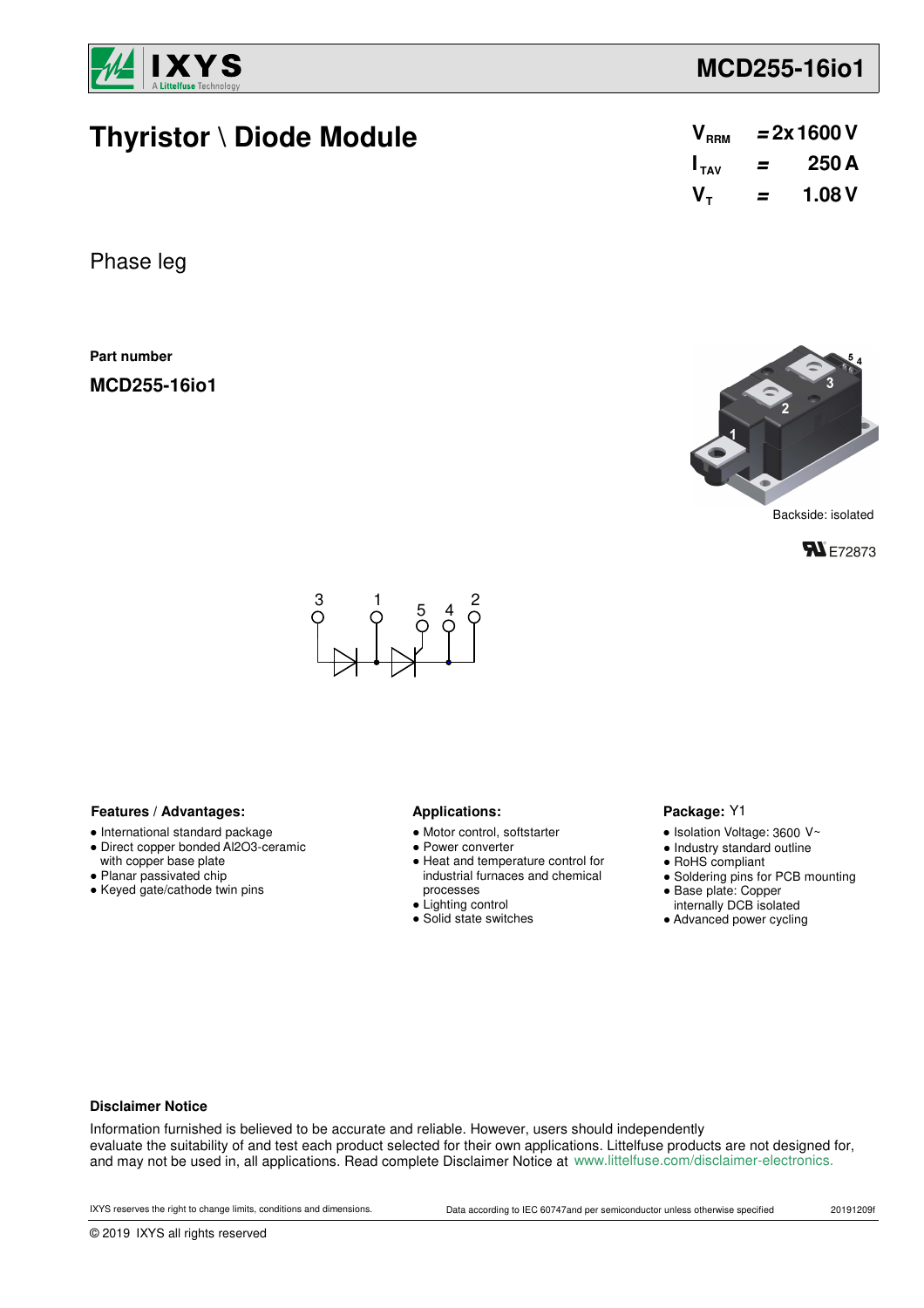

# **MCD255-16io1**

| <b>Rectifier</b>           |                                                      |                                                                                   |                                |      | Ratings |       |                   |
|----------------------------|------------------------------------------------------|-----------------------------------------------------------------------------------|--------------------------------|------|---------|-------|-------------------|
| Symbol                     | <b>Definition</b>                                    | <b>Conditions</b>                                                                 |                                | min. | typ.    | max.  | <b>Unit</b>       |
| $V_{\text{RSM/DSM}}$       | max. non-repetitive reverse/forward blocking voltage |                                                                                   | $T_{VJ} = 25^{\circ}C$         |      |         | 1700  | V                 |
| $V_{\tiny\text{RRM/DRM}}$  | max. repetitive reverse/forward blocking voltage     |                                                                                   | $T_{VJ} = 25^{\circ}C$         |      |         | 1600  | $\vee$            |
| $I_{R/D}$                  | reverse current, drain current                       | $V_{R/D} = 1600 V$                                                                | $T_{V,I} = 25^{\circ}C$        |      |         | 1     | mA                |
|                            |                                                      | $V_{R/D} = 1600 V$                                                                | $T_{\nu J} = 140^{\circ}C$     |      |         | 40    | mA                |
| $V_T$                      | forward voltage drop                                 | $I_T = 300 A$                                                                     | $T_{V,1} = 25^{\circ}C$        |      |         | 1.14  | $\vee$            |
|                            |                                                      | $I_T = 600 A$                                                                     |                                |      |         | 1.36  | V                 |
|                            |                                                      | $I_T = 300 A$                                                                     | $T_{VJ} = 125$ °C              |      |         | 1.08  | $\sf V$           |
|                            |                                                      | $I_T = 600 A$                                                                     |                                |      |         | 1.33  | V                 |
| I <sub>TAV</sub>           | average forward current                              | $T_c = 85^{\circ}$ C                                                              | $T_{V1} = 140^{\circ}C$        |      |         | 250   | A                 |
| $I_{T(RMS)}$               | RMS forward current                                  | 180° sine                                                                         |                                |      |         | 450   | A                 |
| $V_{\tau_0}$               | threshold voltage                                    | for power loss calculation only                                                   | $T_{V,I} = 140^{\circ}C$       |      |         | 0.80  | $\vee$            |
| r <sub>T</sub>             | slope resistance                                     |                                                                                   |                                |      |         | 0.68  | $m\Omega$         |
| $R_{thJC}$                 | thermal resistance junction to case                  |                                                                                   |                                |      |         | 0.14  | K/W               |
| $\mathbf{R}_{\text{thCH}}$ | thermal resistance case to heatsink                  |                                                                                   |                                |      | 0.04    |       | K/W               |
| $P_{\text{tot}}$           | total power dissipation                              |                                                                                   | $T_c = 25^{\circ}C$            |      |         | 820   | W                 |
| $I_{TSM}$                  | max. forward surge current                           | $t = 10$ ms; (50 Hz), sine                                                        | $T_{VJ} = 45^{\circ}C$         |      |         | 9.20  | kA                |
|                            |                                                      | $t = 8,3$ ms; (60 Hz), sine                                                       | $V_{\rm R} = 0 V$              |      |         | 9.94  | kA                |
|                            |                                                      | $t = 10$ ms; (50 Hz), sine                                                        | $T_{V,1} = 140^{\circ}C$       |      |         | 7.82  | kA                |
|                            |                                                      | $t = 8,3$ ms; (60 Hz), sine                                                       | $V_R = 0 V$                    |      |         | 8.45  | kA                |
| $ ^{2}t$                   | value for fusing                                     | $t = 10$ ms; (50 Hz), sine                                                        | $T_{VJ} = 45^{\circ}C$         |      |         | 423.2 | kA <sup>2</sup> S |
|                            |                                                      | $t = 8,3$ ms; (60 Hz), sine                                                       | $V_{\rm R} = 0 V$              |      |         | 410.6 | kA <sup>2</sup> s |
|                            |                                                      | $t = 10$ ms; (50 Hz), sine                                                        | $T_{VJ} = 140^{\circ}C$        |      |         | 305.8 | kA <sup>2</sup> s |
|                            |                                                      | $t = 8,3$ ms; (60 Hz), sine                                                       | $V_{\rm R} = 0 V$              |      |         | 296.7 | kA <sup>2</sup> S |
| $C_{J}$                    | junction capacitance                                 | $V_B = 400V$ f = 1 MHz                                                            | $T_{VJ} = 25^{\circ}C$         |      | 438     |       | pF                |
| $P_{GM}$                   | max. gate power dissipation                          | $t_{p} = 30 \,\mu s$                                                              | $T_c = 140^{\circ}$ C          |      |         | 120   | W                 |
|                            |                                                      | $t_{\rm p} = 500 \,\mu s$                                                         |                                |      |         | 60    | W                 |
| $P_{\text{GAV}}$           | average gate power dissipation                       |                                                                                   |                                |      |         | 20    | W                 |
| $(di/dt)_{cr}$             | critical rate of rise of current                     | $T_{V,1} = 140 \degree C$ ; f = 50 Hz                                             | repetitive, $I_T = 860$ A      |      |         | 100   | $A/\mu s$         |
|                            |                                                      | $t_P = 200 \,\mu s$ ; di <sub>g</sub> /dt = 1 A/ $\mu s$ ; -                      |                                |      |         |       |                   |
|                            |                                                      | 1 A; $V = \frac{2}{3} V_{DRM}$<br>$I_G =$                                         | non-repet., $I_T = 250$ A      |      |         |       | 500 A/µs          |
| $(dv/dt)_{cr}$             | critical rate of rise of voltage                     | $V = \frac{2}{3} V_{DRM}$                                                         | $T_{VJ} = 140^{\circ}C$        |      |         | 1000  | $V/\mu s$         |
|                            |                                                      | $R_{GK} = \infty$ ; method 1 (linear voltage rise)                                |                                |      |         |       |                   |
| $V_{GT}$                   | gate trigger voltage                                 | $V_{D} = 6 V$                                                                     | $T_{VJ} = 25^{\circ}C$         |      |         | 2     | V                 |
|                            |                                                      |                                                                                   | $T_{VJ} = -40^{\circ}C$        |      |         | 3     | $\vee$            |
| $I_{GT}$                   | gate trigger current                                 | $V_{D} = 6 V$                                                                     | $T_{VJ} = 25^{\circ}C$         |      |         | 150   | mA                |
|                            |                                                      |                                                                                   | $T_{\text{VJ}} = -40^{\circ}C$ |      |         | 220   | mA                |
| $V_{GD}$                   | gate non-trigger voltage                             | $V_{D} = \frac{2}{3} V_{DBM}$                                                     | $T_{VJ} = 140^{\circ}$ C       |      |         | 0.25  | $\vee$            |
| $I_{GD}$                   | gate non-trigger current                             |                                                                                   |                                |      |         | 10    | mA                |
| IL.                        | latching current                                     | $t_p = 30 \text{ }\mu\text{s}$                                                    | $T_{VJ} = 25^{\circ}C$         |      |         | 200   | mA                |
|                            |                                                      | $I_G = 0.45 A$ ; di <sub>G</sub> /dt = 0.45 A/µs                                  |                                |      |         |       |                   |
| $I_H$                      | holding current                                      | $V_{D} = 6 V R_{GK} = \infty$                                                     | $T_{VJ} = 25\overline{C}$      |      |         | 150   | mA                |
| $t_{gd}$                   | gate controlled delay time                           | $V_{D} = \frac{1}{2} V_{DRM}$                                                     | $\overline{T_{VJ}}$ = 25 °C    |      |         | 2     | μs                |
|                            |                                                      | 1 A; $di_{G}/dt =$<br>$I_{G}$ =                                                   | 1 A/μs                         |      |         |       |                   |
| $t_q$                      | turn-off time                                        | $V_R = 100 V$ ; $I_T = 300A$ ; $V = \frac{2}{3} V_{DRM}$ T <sub>VJ</sub> = 125 °C |                                |      | 200     |       | μs                |
|                            |                                                      | di/dt = 10 A/µs dv/dt = 50 V/µs $t_0 = 200 \mu s$                                 |                                |      |         |       |                   |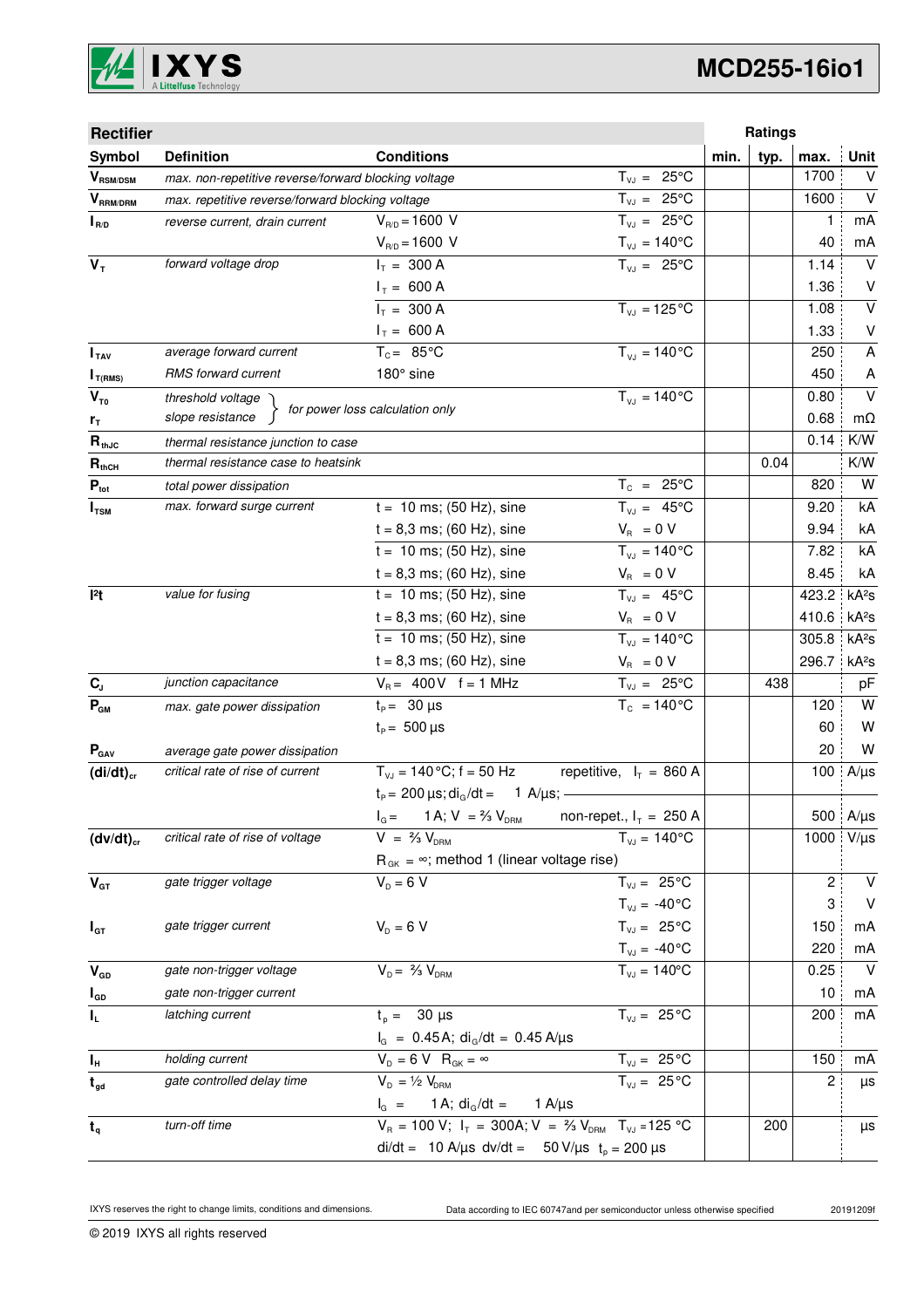

| Package                   | <b>Y1</b>                                                    |                   |                            |      | <b>Ratings</b> |      |      |
|---------------------------|--------------------------------------------------------------|-------------------|----------------------------|------|----------------|------|------|
| Symbol                    | <b>Definition</b>                                            | <b>Conditions</b> |                            | min. | typ.           | max. | Unit |
| <b>I</b> <sub>RMS</sub>   | <b>RMS</b> current                                           | per terminal      |                            |      |                | 600  | A    |
| $T_{\nu J}$               | virtual junction temperature                                 |                   |                            | -40  |                | 140  | °C   |
| $T_{op}$                  | operation temperature                                        |                   |                            | -40  |                | 125  | °C   |
| $\mathsf{T}_{\text{stg}}$ | storage temperature                                          |                   | -40                        |      | 125            | °C   |      |
| Weight                    |                                                              |                   |                            |      | 680            |      | g    |
| $M_{\rm p}$               | mounting torque                                              |                   |                            | 4.5  |                | 7    | Nm   |
| M,                        | terminal torque                                              |                   |                            | 11   |                | 13   | Nm   |
| $d_{\mathsf{Spp/App}}$    | creepage distance on surface   striking distance through air |                   | terminal to terminal       | 16.0 |                |      | mm   |
| $d_{\text{Spb/Apb}}$      |                                                              |                   | terminal to backside       | 16.0 |                |      | mm   |
| v<br><b>ISOL</b>          | <i>isolation</i> voltage                                     | second<br>$= 1$   |                            | 3600 |                |      | V    |
|                           |                                                              | $= 1$ minute      | 50/60 Hz, RMS; IsoL ≤ 1 mA | 3000 |                |      | V    |



Data Matrix: part no. (1-19), DC + PI (20-25), lot.no.# (26-31), blank (32), serial no.# (33-36)

| Orderina | Orderina Number              | <b>Marking on Product</b> | <b>Delivery Mode</b> | Quantity | Code No. |
|----------|------------------------------|---------------------------|----------------------|----------|----------|
| Standard | MCD255-1<br>16i <sub>0</sub> | MCD255-16io1              | Box                  |          | 461822   |

|                     | <b>Equivalent Circuits for Simulation</b> |                  | * on die level | $T_{V1} = 140^{\circ}C$ |
|---------------------|-------------------------------------------|------------------|----------------|-------------------------|
|                     | $I \rightarrow (V_0) \boxed{R_0}$         | <b>Thyristor</b> |                |                         |
| $V_{0 \text{ max}}$ | threshold voltage                         | 0.8              |                |                         |
| $R_{0 \text{ max}}$ | slope resistance *                        | 0.5              |                | mΩ                      |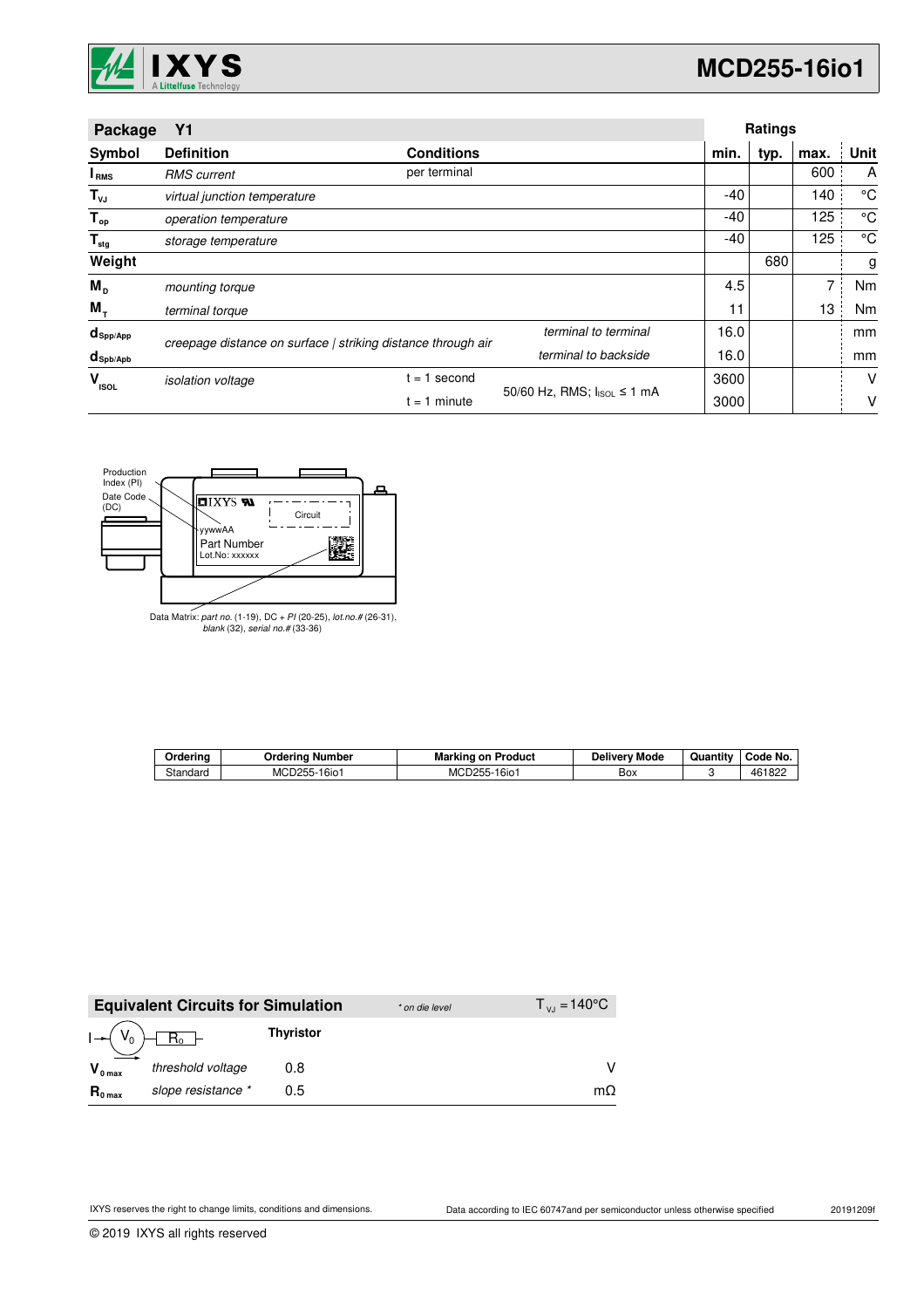

## **Outlines Y1**



Optional accessories for modules

Keyed gate/cathode twin plugs with wire length =  $350$  mm, gate = white, cathode = red Type ZY 180L  $(L = Left for pin pair 4/5) UL 758$ , style 3751

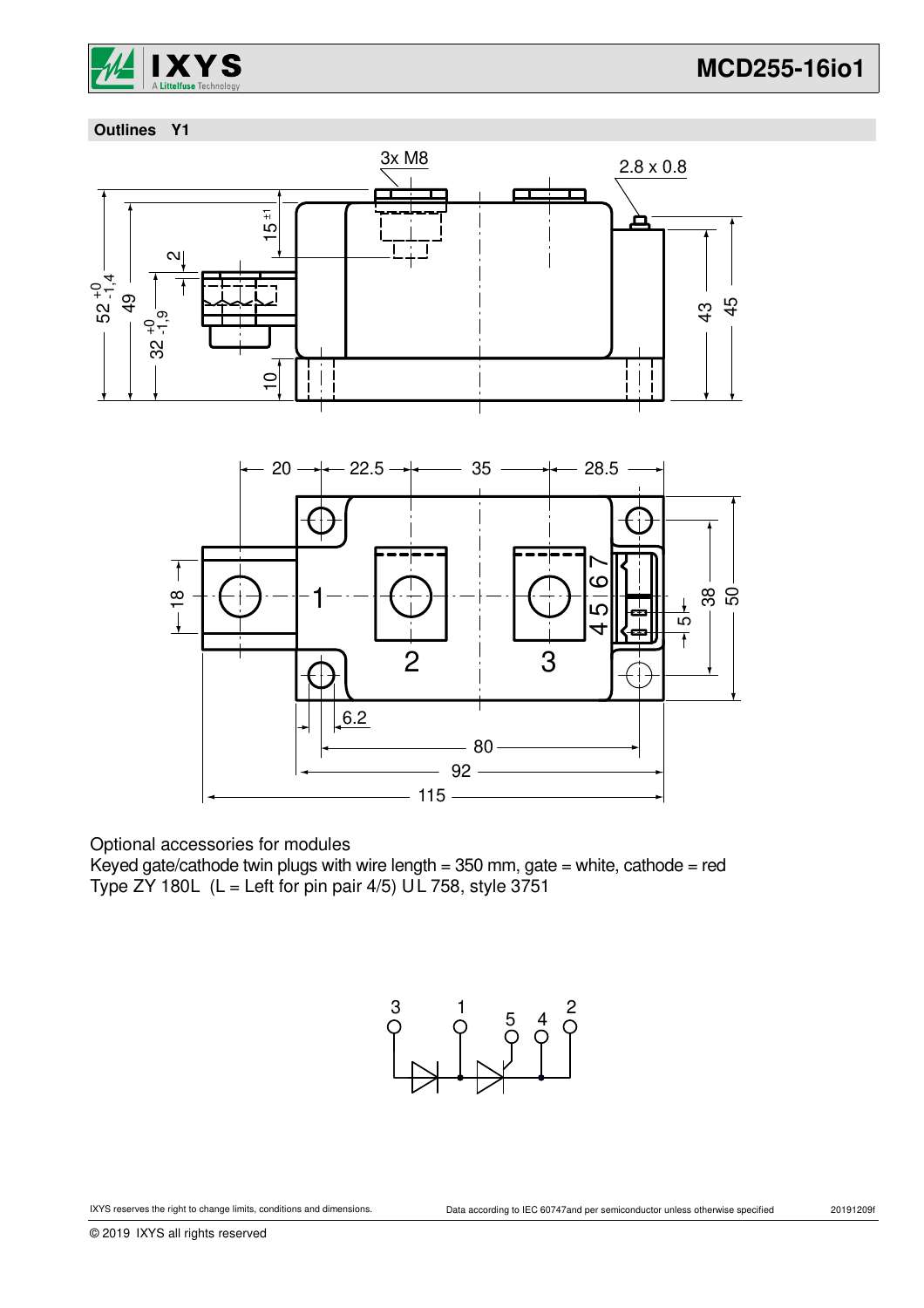